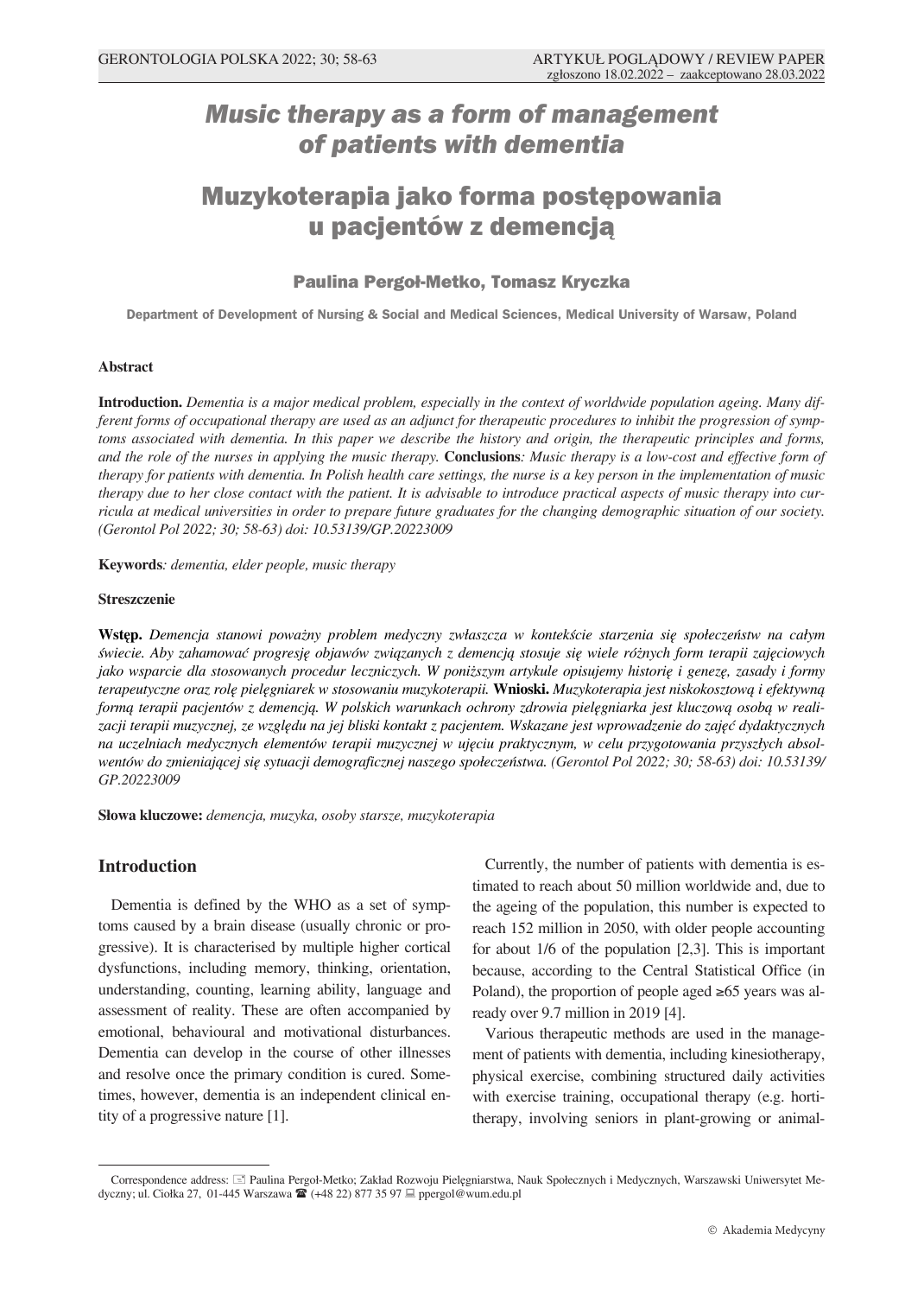assisted therapy), relaxation activities, various forms of art therapy, i.e. passive art therapy (watching), and active art therapy (creating objects or artistic works during art classes), bibliotherapy, reminiscence therapy, as well as the increasingly used and refined music therapy [5-10].

#### **History of music therapy**

According to the definition given by the World Federation of Music Therapy, "(…) *music therapy is the use of music or its elements (sound, rhythm, melody and harmony) by a music therapist with a patient/client (or group of people) in a process designed to facilitate communication, learning, mobilisation, expression, physical, emotional, intellectual and cognitive concentration for the development of inner potential and the development or restoration of the individual's functions so that he/she can achieve better intra- and interpersonal integration and consequently a better quality of life*" [11]. Music therapy is one of the oldest and most accessible forms of therapy already known in ancient Greece. Aristotle claimed that the effect of music is a harmless release of emotions, music has a calming effect and can cure ailments of body and spirit [12]. In modern times, the first recorded publication about the therapeutic effect of music was an article entitled '*Music physically considered'*  published in the Columbian Magazine in 1789 [13].

The issue of music therapy for patients with various diseases was treated as a curiosity for a long time. It was at the end of the 19th century that the first comprehensive programme for treating human disorders with music was developed and presented (USA, 1892). Five years later, the National Association of Therapists was founded in New York, whose activities were focused, among others, on music therapy. It took nearly 100 more years before music therapy emerged as a separate field of study. The first such studies were initiated in 1994 at Michigan State University [14]. Currently, there are about 8,500 and 6,500 musical therapists registered in the USA and Europe, respectively. In some countries, e.g. Austria or the UK, music therapist is a registered medical profession [15]. In Poland, higher education studies related to music therapy at the undergraduate, graduate and postgraduate levels are conducted by several centres, e.g. the Academies of Music in Katowice, Wrocław and Łódź, the Maria Curie-Skłodowska University in Lublin, and two-year training courses are conducted at the Institute of Neurology and Psychiatry in Warsaw. Currently, music therapy is widely used in kindergartens, schools (both for children with normal development and those with developmental deficits), in obstetrics departments, schools of childbirth, in outpatient and inpatient pain management facilities, nursing homes, long-term care units, as well as social care homes, palliative medicine facilities and hospice centres.

#### **Therapeutic principles of music therapy**

Music therapy is mainly used as a method to support medical treatment. In the case of elderly individuals, both disease-affected and healthy people can be addressed in organised sessions. The former group may include patients with cardiovascular, respiratory, gastrointestinal, or neurological diseases, etc., or those affected by loneliness and confusion resulting from the natural aging process. In the case of people aged  $\geq 65$  years, the patients' environment may also be included – family, caregivers, local groups or communities. The above determines the requirement that therapy sessions should be designed to meet the specific needs of patients:

- stimulation of mental and intellectual activity
- unblocking and releasing accumulated emotions (often unconscious)
- counteracting inactivity and apathy
- diverting attention from unpleasant and persistent thoughts
- improving their ability to communicate with the environment
- improving interpersonal relations.

At this point it should be noted that there are currently no well-established guidelines as to the indications and goals of music therapy. Similarly, there is also no defined rigid procedure or methodology to implement these interventions. Based on the literature data, it was found that the interventions/music therapies described in the scientific literature ranged from 4 weeks to 40 weeks. Sessions lasted between 30 minutes and 2.5 hours and took place from 1 to 5 times per week. All music therapists were professionals ranging from psychologists with musical experience, occupational therapists and professional musicians – to music therapists [16-18].

Depending on the form of the patient's activity and the therapeutic method used one may distinguish: perceptive music therapy (passive, receptive), based on the mechanism of music perception (listening); executive music therapy (active), based on the patient's sound expression with the use of musical instruments or human voice (vocal therapy), and also with the use of body movement in the rhythm of music (choreotherapy, rhythmics). Depending on the way the therapeutic activities are organised, we can distinguish: individual or group music therapy. With regard to the therapeutic effect, calming and activating music can be distinguished [19,20].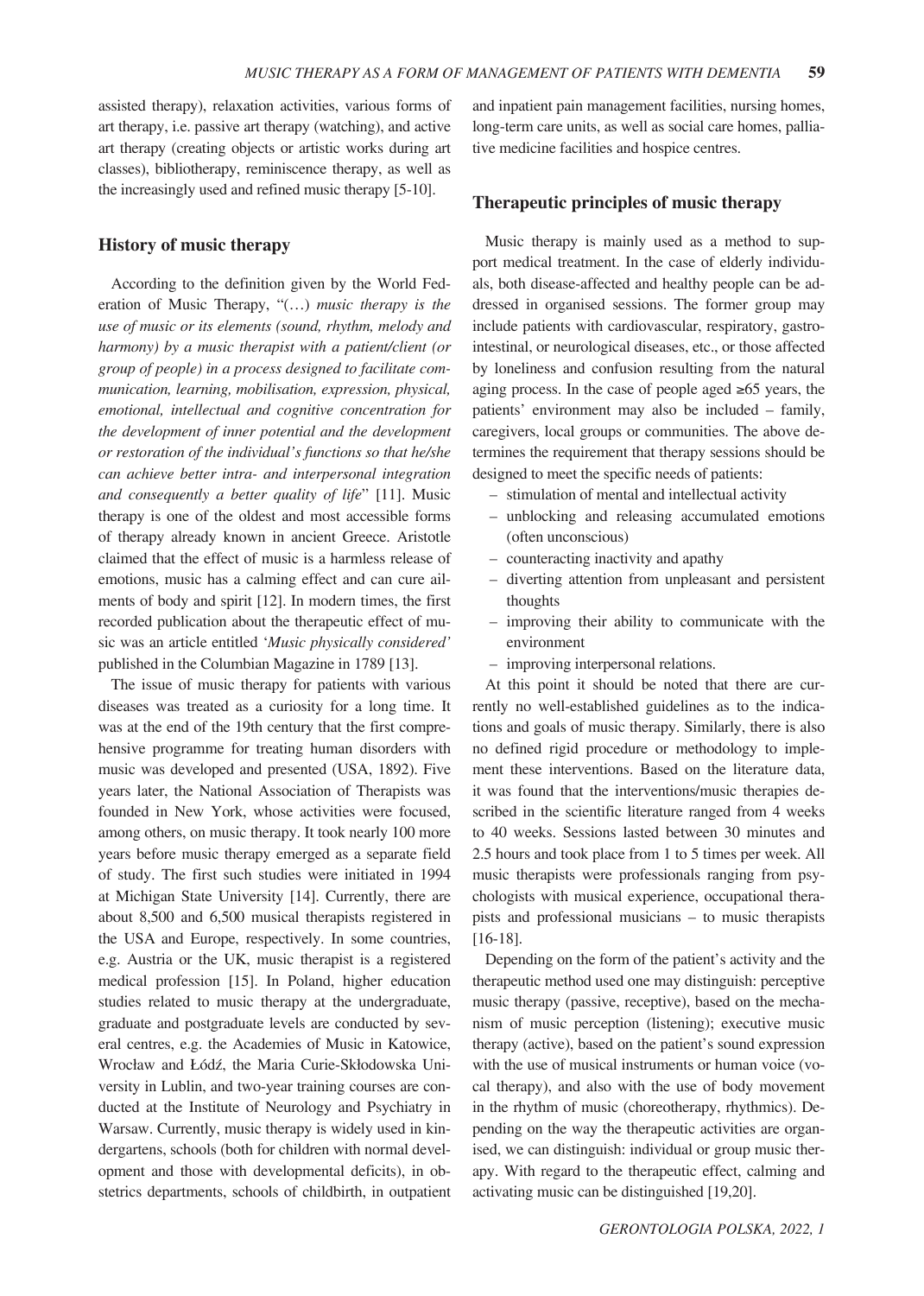#### **Passive music therapy**

In passive music therapy, patients only listen to music, but it has already been proven that simply listening to classical music significantly improves mood, quality of life, and also reduces stress and anxiety among older people [21]. On the other hand, using an appropriate selection of music based on the participants' memories of their youth, an improvement in cognitive function and memory was obtained, as well as a reduction in depressive symptoms in nursing home residents [22]. Furthermore, listening to music has been shown to be effective as an adjunctive therapy in the treatment of anxiety and depression [23], schizophrenia [24], as well as in the rehabilitation of stroke and multiple sclerosis patients [25,26], in palliative care [27], and in the reduction of anxiety and sedative medication in patients undergoing endoscopy [28]. On the other hand, combining passive music therapy with visual perception (live music) – resulted in the alleviation of dementia symptoms in elderly people [29].

### **Active music therapy**

Active music therapy means involvement in its creation. Such forms include playing instruments, singing or dancing [30]. Creative musical interventions have been shown to engage different brain areas, thereby improving cognitive, motor and emotional functions, inhibiting behavioural and psychological symptoms of dementia (figure 1) [31,32]. They stimulate neurogenesis, which is associated with improved memory and cognitive function in people with memory impairment [33]. Active participation in musical activities resulted in the inhibition of psychomotor agitation, reduced use of psychotropic medications and increased quality of life as reported by people with dementia [34]. For patients with dementia, e.g. Alzheimer's disease, the inclusion of singing performed by patients resulted in improved wellbeing and interpersonal communication in this group of patients [35, 36]. In turn, combining both forms of music therapy, active and passive, a reduction in stress and some affective disorders and anxiety has been observed among people with severe dementia [37].

## **The nurse's role in music therapy**

Some of the above-mentioned effects of selected passive or active musical interventions in patients with dementia relate more to the psychological effects of the therapies applied, and therefore seem to be hardly objective. However, it turns out that a musical intervention appropriately adjusted to the needs of patients can also translate into changes in the values of measurable parameters. For example, some studies have observed increased plasma IL-1 levels, decreased cortisol, and in-



Figure 1. Behavioural and Psychological Symptoms of Dementia (BPSD)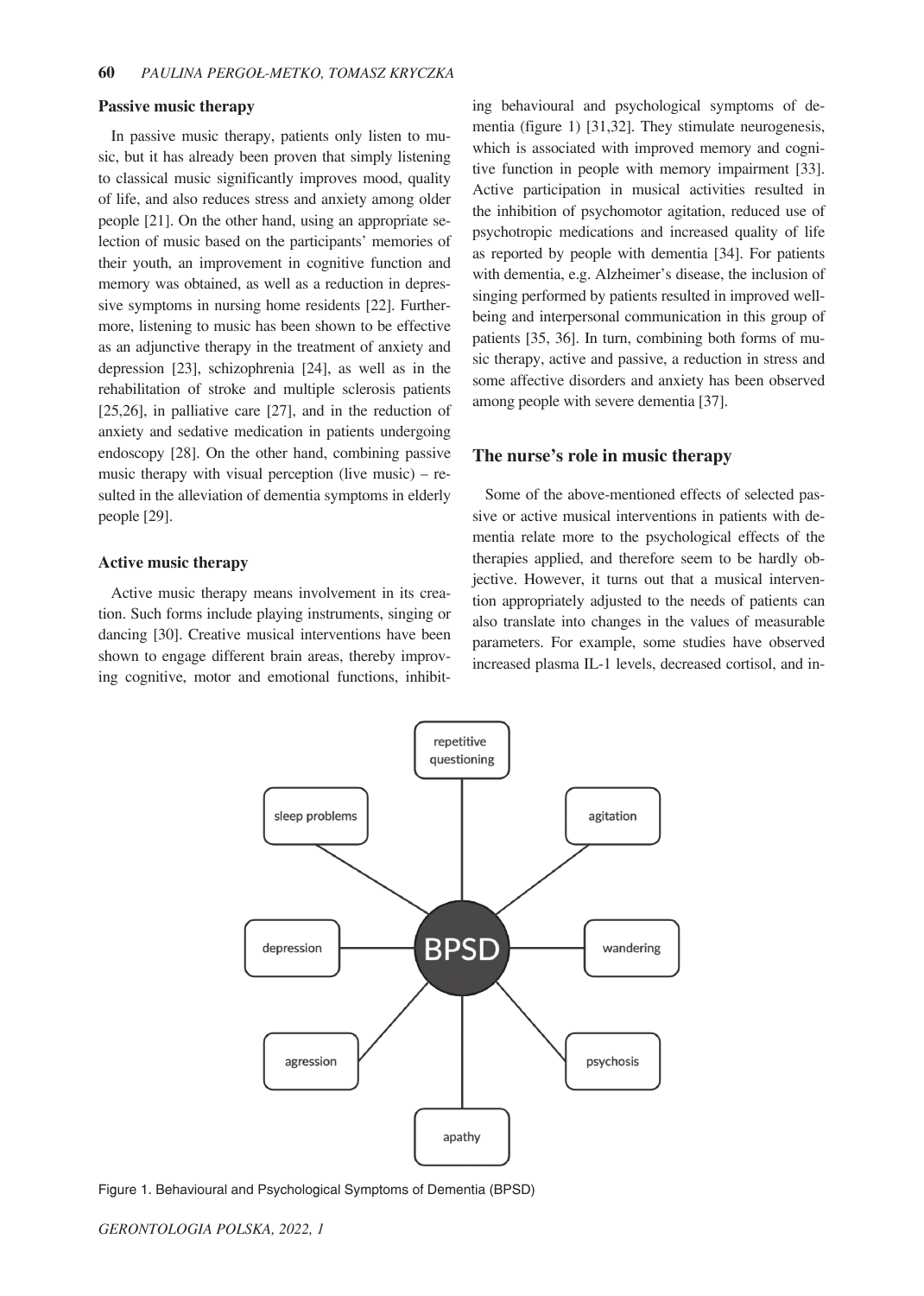creased endorphins [38]. In particular, the effect of music therapy on pain has been very well documented in various human physiological and disease states [39,40].

At this point, it is important to emphasise that a nurse is crucial in assessing the effectiveness of music therapy in a patient. As a member of the therapeutic team, spending the most time with the patient, a nurse is able to notice the impact of the applied therapy on the human body by observing, for example, changes in heart rate, breathing and blood pressure, as well as changes in the patient's behaviour. Moreover, nurses are those who do the most emotional work [41]. Of all the members of the therapeutic team, a nurse has the greatest contribution to the patient's well-being and very often independently and intuitively makes the decision to apply a music session to the patient.

The key word here is an 'intuitiveness' of the nurse's actions, as medical students including future nurses, do not have music therapy classes in their curriculum. The education programme for nursing students at Polish universities should be appreciated all the more, as nurses are able to adapt their skills to different clinical or therapeutic situations based on various models of patient care learnt during their studies. However, an example from the USA [42] indicates that additional practical classes in music therapy are of great benefit for students in terms of knowledge and skills. Moreover, according to some researchers [43], students actually need such practice to understand the intergenerational and cultural differences of older people and to learn to communicate with them.

Perhaps this is the right direction for the development of our medical staff, and not only for nursing, but also for other medical professionals that form the interdisciplinary treatment teams in various clinical situations. The number of patients at advanced age will increase in the coming years, which means that the curricula of medical schools should also be adapted to the new challenges and social problems.

## **Conclusions**

Music therapy is a low-cost and effective form of therapy for patients with dementia. It can be used to support pharmacological treatment of patients. The preparation of nurses to organise various forms of activities defined as music therapy is residual and intuitive. It is advisable to introduce practical aspects of music therapy into curricula at medical universities in order to prepare future graduates for the changing demographic situation of our society.

Conflict of interest None

#### **References**

- 1. WHO. Global action plan on the public health response to dementia 2017 2025. Geneva: World Health Organization; 2017 (ISBN 978-92-4-151348-7).
- 2. Atherton N, Bridle C, Brown D, Collins H, Dosanjh S, Griffiths F et al. Dementia and Physical Activity (DAPA) – an exercise intervention to improve cognition in people with mild to moderate dementia: study protocol for a randomized controlled trial. Trials. 2016;17:165.
- 3. Hugo J, Ganguli M. Dementia and cognitive impairment: epidemiology, diagnosis, and treatment. Clin Geriatr Med. 2014;30(3):421-42.
- 4. Sytuacja osób starszych w Polsce w 2019 roku. Data publikacji: 12.05.2021 https://stat.gov.pl/obszary-tematyczne/ osoby-starsze/osoby-starsze/sytuacja-osob-starszych-w-polsce-w-2019-roku,2,2.html. accessed 22.05.2021.
- 5. Livingston G, Huntley J, Sommerlad A, Ames D, Ballard C, Banerjee S. et al. Dementia prevention, intervention, and care: 2020 report of the Lancet Commission. Lancet. 2020;396(10248):413-46.
- 6. Silva MVF, Loures CMG, Alves LCV, de Souza LC, Borges KBG, Carvalho MDG. Alzheimer's disease: risk factors and potentially protective measures. J Biomed Sci. 2019; J Biomed Sci. 2019;26(1):33.
- 7. Sherrington C, Fairhall N, Kwok W, Wallbank G, Tiedemann A, Michaleff ZA et al. Evidence on physical activity and falls prevention for people aged 65+ years: systematic review to inform the WHO guidelines on physical activity and sedentary behaviour. Int J Behav Nutr Phys Act. 2020;17(1):144.
- 8. Henskens M, Nauta IM, van Eekeren MCA, Scherder EJA. Effects of Physical Activity in Nursing Home Residents with Dementia: A Randomized Controlled Trial. Dement Geriatr Cogn Disord. 2018;46(1-2):60-80.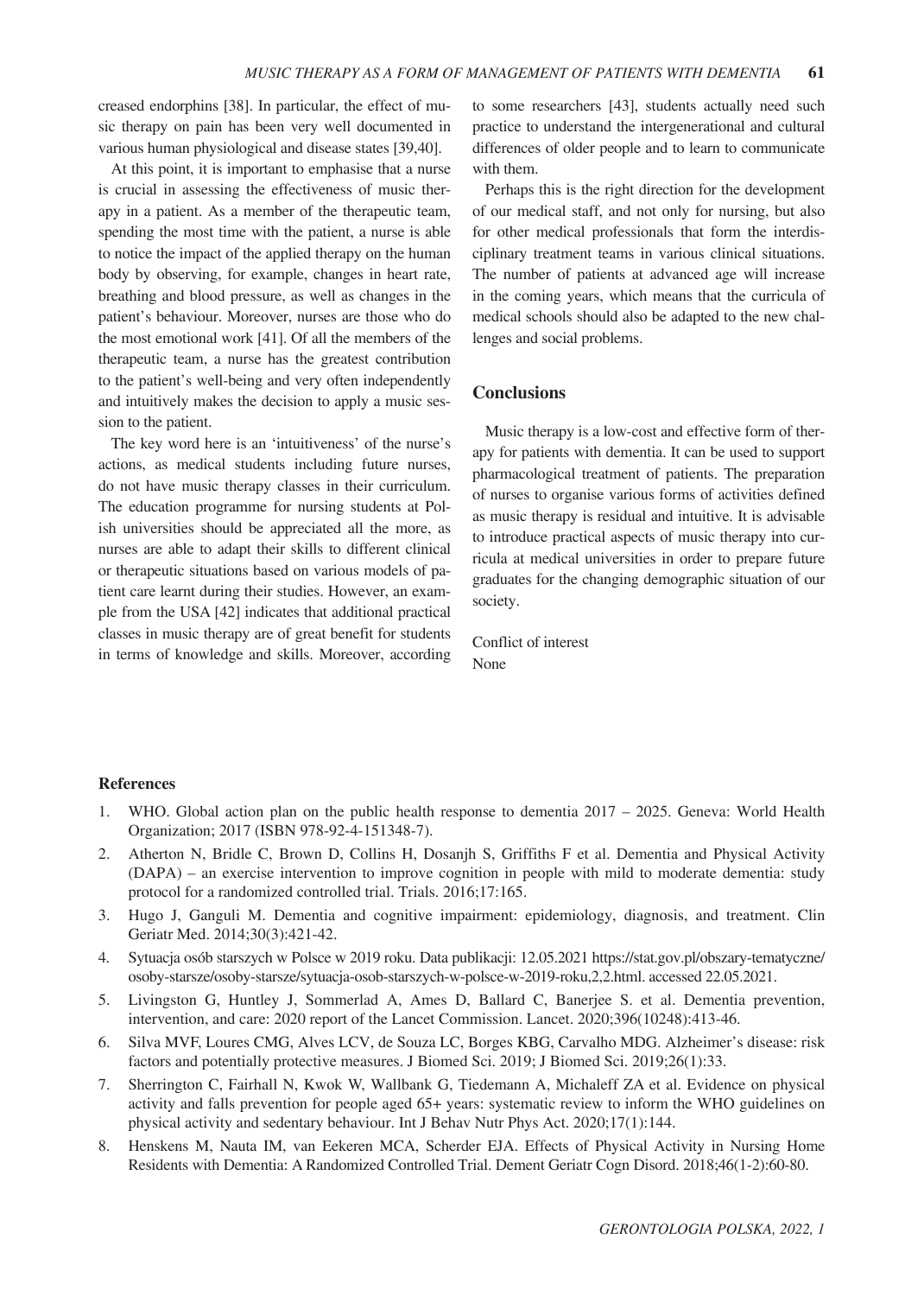### **62** *PAULINA PERGOŁ-METKO, TOMASZ KRYCZKA*

- 9. Tu PC, Cheng WC, Hou PC, Chang YS. Effects of Types of Horticultural Activity on the Physical and Mental State of Elderly Individuals. Int J Environ Res Public Health. 2020; 17(14): 5225.
- 10. Rodrigo-Claverol M, Malla-Clua B, Marquilles-Bonet C, Sol J, Jové-Naval J, Sole-Pujol M, Ortega-Bravo M. Animal-Assisted Therapy Improves Communication and Mobility among Institutionalized People with Cognitive Impairment. Int J Environ Res Public Health. 2020;17(16):5899.
- 11. Wang S, Agius M. The use of Music Therapy in the treatment of Mental Illness and the enhancement of Societal Wellbeing. Psychiatr Danub. 2018;30(Suppl 7):595-600.
- 12. Pauwels EK, Volterrani D, Mariani G, Kostkiewics M. Mozart, music and medicine. Med Princ Pract. 2014;23(5):403-12.
- 13. Lin C. A Comparison of Music as a Therapy Before and After the 20th Century in America. 2011. Edit. Quill & Scope, Volume 4:21-27*.*
- 14. Abbott CM, Kalamazoo M. The effects of music therapy on the perceived quality of life of patients with terminal illness in a hospice setting. 1995; unpublished master's thesis.
- 15. Kern P, Tague DM. Music Therapy Practice Status and Trends Worldwide: An International Survey Study. J Music Ther. 2017;54(3):255-86.
- 16. Preuss UW, Wong JW, Koller G. Treatment of behavioral and psychological symptoms of dementia: a systematic review. Psychiatr Pol. 2016;50(4):679-715.
- 17. Innes KE, Selfe TK, Khalsa DS, Kandati S. Meditation and Music Improve Memory and Cognitive Function in Adults with Subjective Cognitive Decline: A Pilot Randomized Controlled Trial. J Alzheimers Dis. 2017;56(3):899-916.
- 18. Raglio A, Attardo L, Gontero G, Rollino S, Groppo E, Granieri E. Effects of music and music therapy on mood in neurological patients. World J Psychiatry. 2015;5(1):68-78.
- 19. Thompson Z, Baker FA, Tamplin J, Clark IN. How Singing can Help People With Dementia and Their Family Care-Partners: A Mixed Studies Systematic Review With Narrative Synthesis, Thematic Synthesis, and Meta-Integration. Front Psychol. 2021;12:764372.
- 20. Arroyo-Anlló EM, Dauphin S, Fargeau MN, Ingrand P, Gil R. Music and emotion in Alzheimer's disease. Alzheimers Res Ther. 2019;11(1):69.
- 21. Innes KE, Selfe TK, Khalsa DS, Kandati S. Meditation and Music Improve Memory and Cognitive Function in Adults with Subjective Cognitive Decline: A Pilot Randomized Controlled Trial. J Alzheimers Dis. 2017;56(3):899-916.
- 22. Sakamoto M, Ando H, Tsutou A. Comparing the effects of different individualized music interventions for elderly individuals with severe dementia. Int Psychogeriatr. 2013;25(5):775-84.
- 23. Tang Q, Zhou Y, Yang S, Thomas WKS, Smith GD, Yang Z et al. Effect of music intervention on apathy in nursing home residents with dementia. Geriatr Nurs. 2018 39(4):471-76.
- 24. Shagan S, Shagan D, Shagan B, Fiszdon JM, Thime W, Haber LC et al. How Music Impacts Visual Attention Training in Schizophrenia: A Pilot Study. J Nerv Ment Dis. 2018;206(12):968-70.
- 25. Impellizzeri F, Leonardi S, Latella D, Maggio MG, Foti-Cuzzola M, Russo M et al. An integrative cognitive rehabilitation using neurologic music therapy in multiple sclerosis: A pilot study. Medicine (Baltimore). 2020;99(4):e18866.
- 26. Bunketorp-Käll L, Pekna M, Pekny M, Blomstrand C, Nilsson M. Effects of horse-riding therapy and rhythm and music-based therapy on functional mobility in late phase after stroke. NeuroRehabilitation. 2019;45(4):483-492.
- 27. Gutgsell KJ, Schluchter M, Margevicius S, DeGolia PA, McLaughlin B, Harris M et al. Music therapy reduces pain in palliative care patients: a randomized controlled trial. J Pain Sympt Manage. 2013;45(5):822‑31.
- 28. Bashiri M, Akçal D, Coşkun D, Cindoruk M, Dikmen A, Çifdalöz BU. Evaluation of pain and patient satisfaction by music therapy in patients with endoscopy/colonoscopy. Turk J Gastroenterol. 2018;29(5):574‑9.
- 29. Hsu MH, Flowerdew R, Parker M, Fachner J, Odell-Miller H. Individual music therapy for managing neuropsychiatric symptoms for people with dementia and their carers: a cluster randomised controlled feasibility study. BMC Geriatr. 2015;15 84.